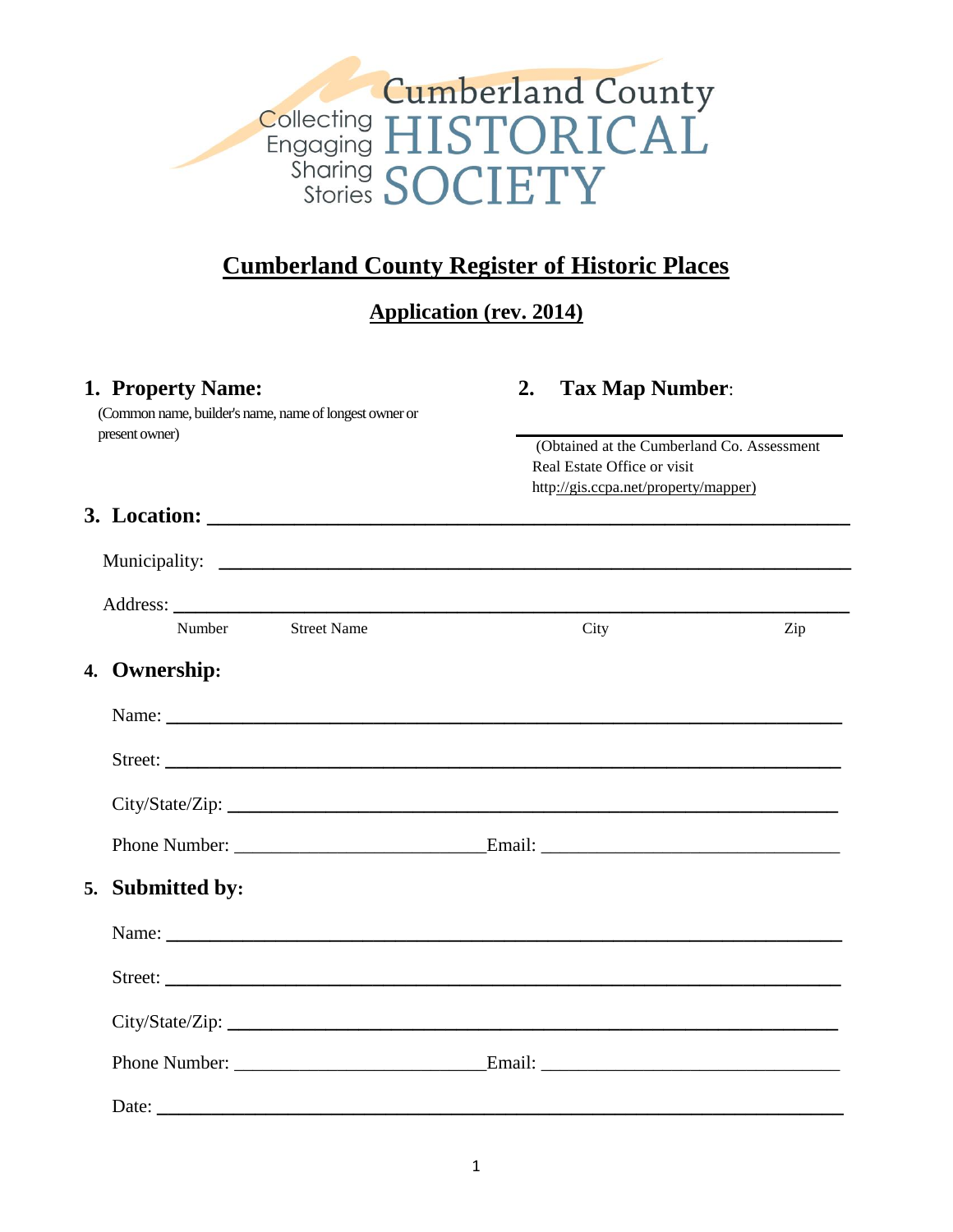## **6. Architectural Description:**

Type of Structure: **\_\_\_\_\_\_\_\_\_\_\_\_\_\_\_\_\_\_\_\_\_\_\_\_\_\_\_\_\_\_\_\_\_\_\_\_\_\_\_\_\_\_\_\_\_\_\_\_\_\_\_\_\_\_\_\_**

(Original purpose)

Date of Construction: (Please check the correct time period)

\_\_\_Pre-1700 \_\_\_ 1701-1750 \_\_\_ 1751-1800 \_\_\_ 1801-1850 \_\_\_ 1851-1900 \_\_\_1901-Present

Associated buildings e.g. barns, carriage house, spring house, corn crib… with a brief description of each:

This description should include: building materials (foundation, walls and roof), number of stories, general dimensions: length of bays (number of windows and door openings), depth of rooms, sections in which it was built (sketch of floor plan is excellent), additions, window and door placement, chimney placement, original exterior features, etc. The description should be complete enough that the building is not confused with another. Use extra pages if necessary.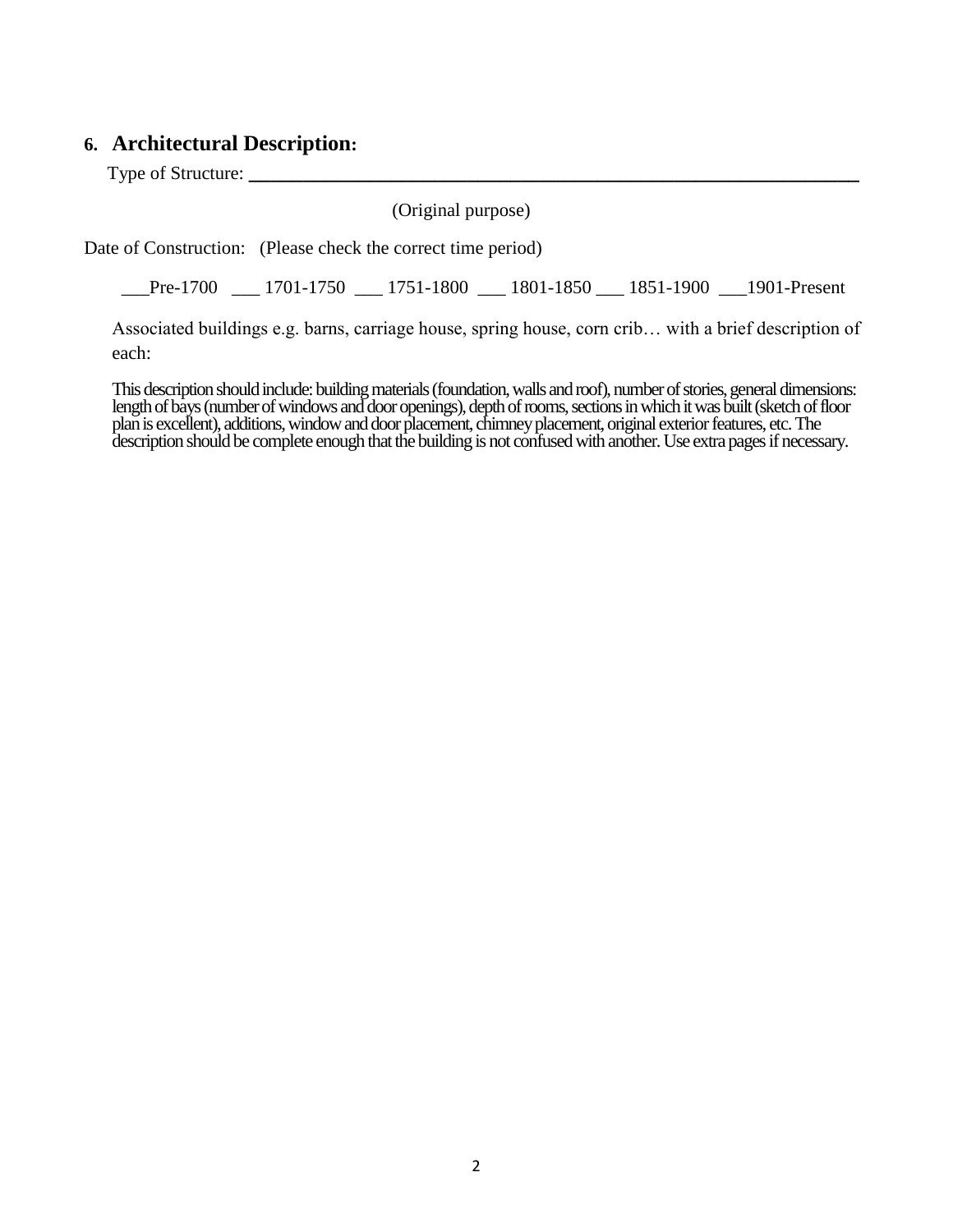#### **7. Historical Significance:**

State facts of historical importance locally, to the county, state, or nation. As this is a county register, emphasis is placed on local and county-wide significance. You should consider the building for its architecture, how it served the community (e.g. mill, school, shop), notable events which took place in the building, notable persons who lived, worked or stayed in the building and community traditions which the building represents. Some categories to consider: archaeology, architecture, commerce, education, engineering, industry, landscape architecture, military, religion, transportation, etc. Use extra pages if necessary.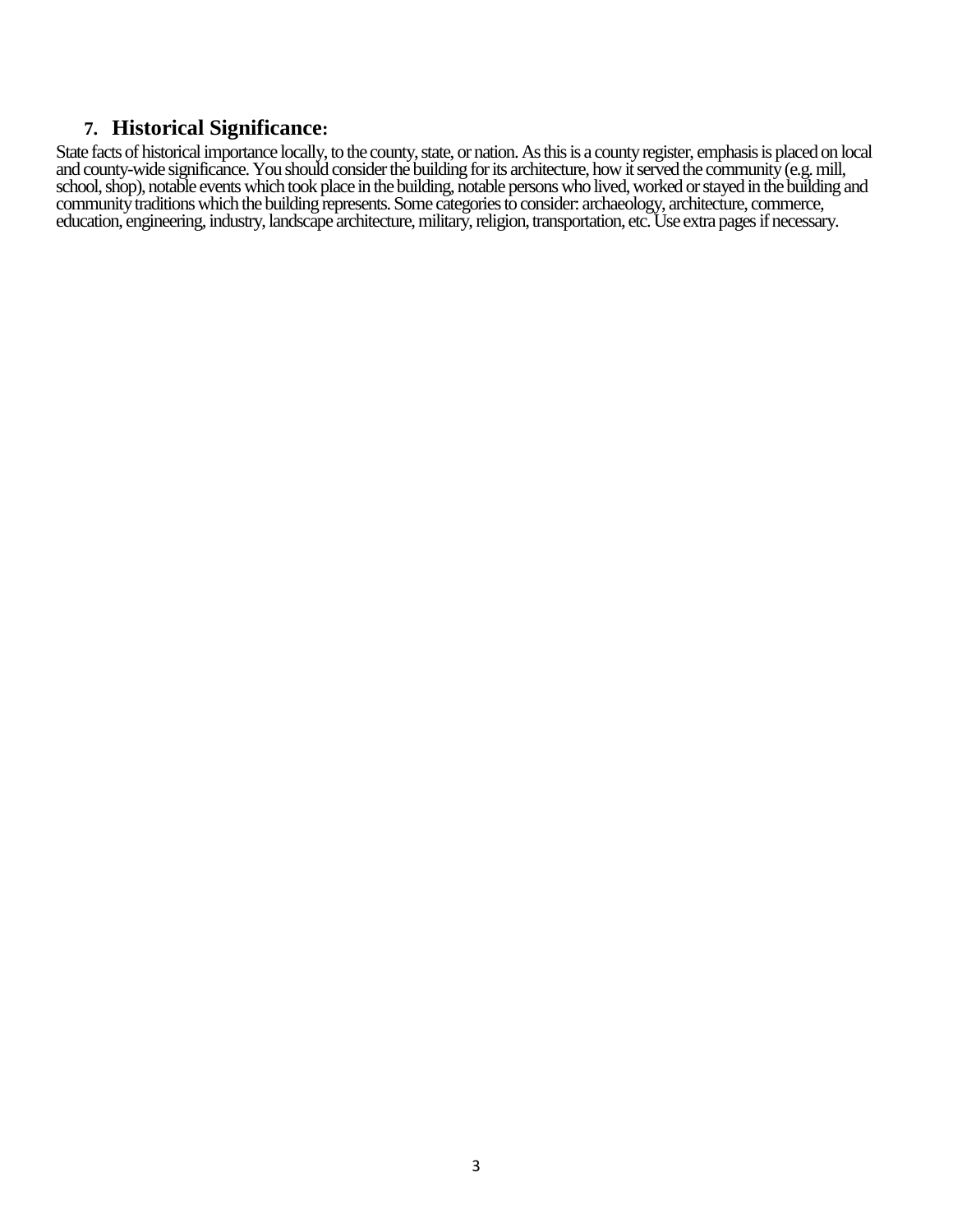# **8. Chain of Title:**